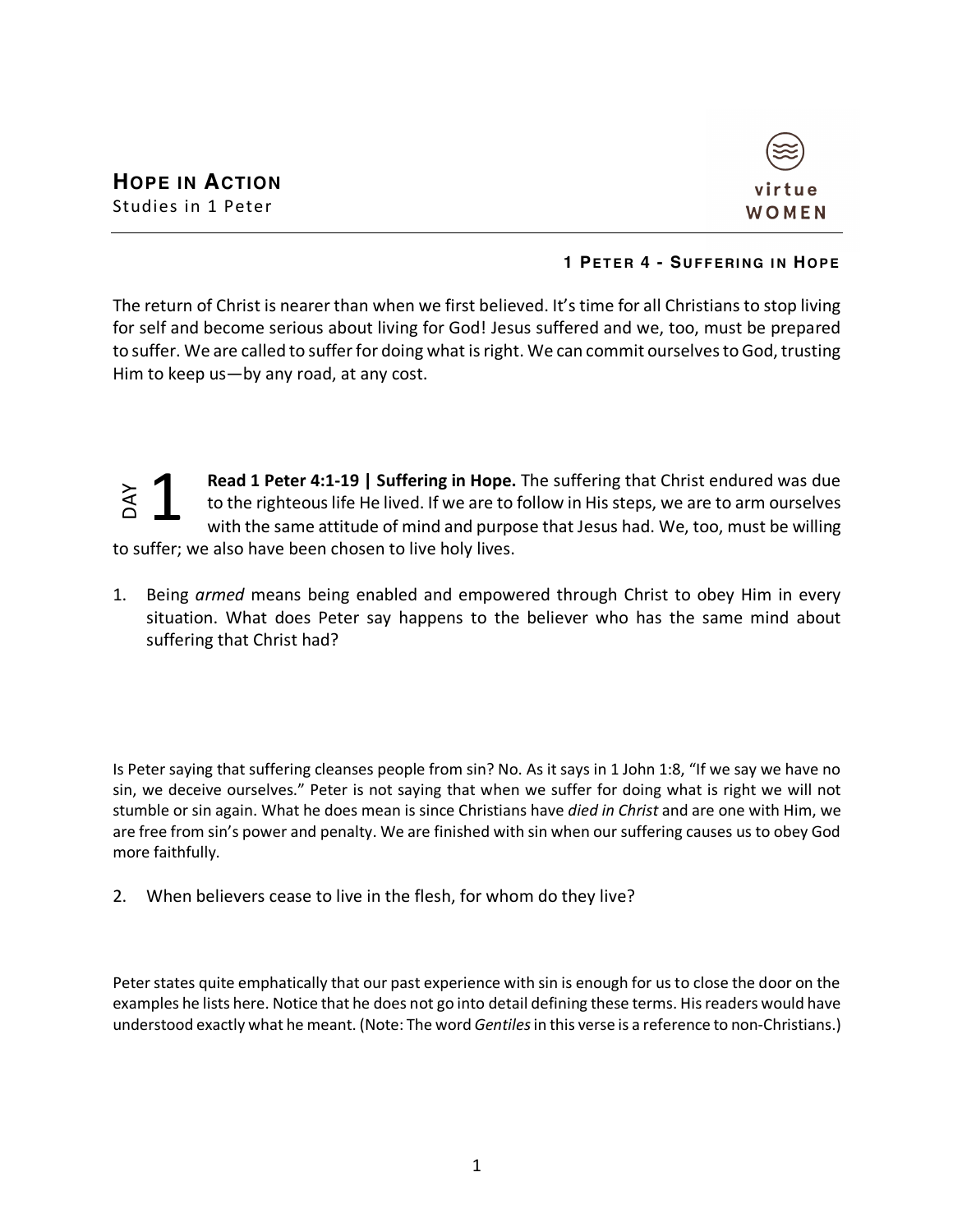- 3. According to verse 3, what are the activities in which we as believers are not to indulge? As you write these down, cross reference them using resources you have on hand to uncover the depth of their meaning. Think about the toll they will take on the Christian's life if left unchecked over time.
	- a. Can you point to anything currently present in your own life that you need to get rid of?

Christians should realize that the attitudes and actions Peter mentions have no place in their lives. He says that non-believers will think it strange that we do not indulge with them. They will even be offended when we refuse to do so.

4. Share a time when you have endured verbal abuse or slander because of your faith in Christ.

Non-believers tend to resent the *convicting purity* of the believer's life. Often without words, just the presence of a believer among non-believers is offensive to them. The resulting effect is often slander towards the Christian. If non-believers can make believers look bad, they tend to feel better or somehow justified in their own sinful behavior. Those who practice an ungodly lifestyle and who point fingers at Christians for refusing to do so seem, at times, to have the upper hand. Ultimately, God will have the last word. He will act on behalf of HIs own. The time is coming when everyone will give an account to God.

## M<sup>emory Verse</sup>

So if you are suffering in a manner that pleases God, keep on doing what is right, and trust your lives to the God who created you, for He will never fail you. 1 Peter 4:19 NLT

Which part of this verse resonates most with you today? How or in what way?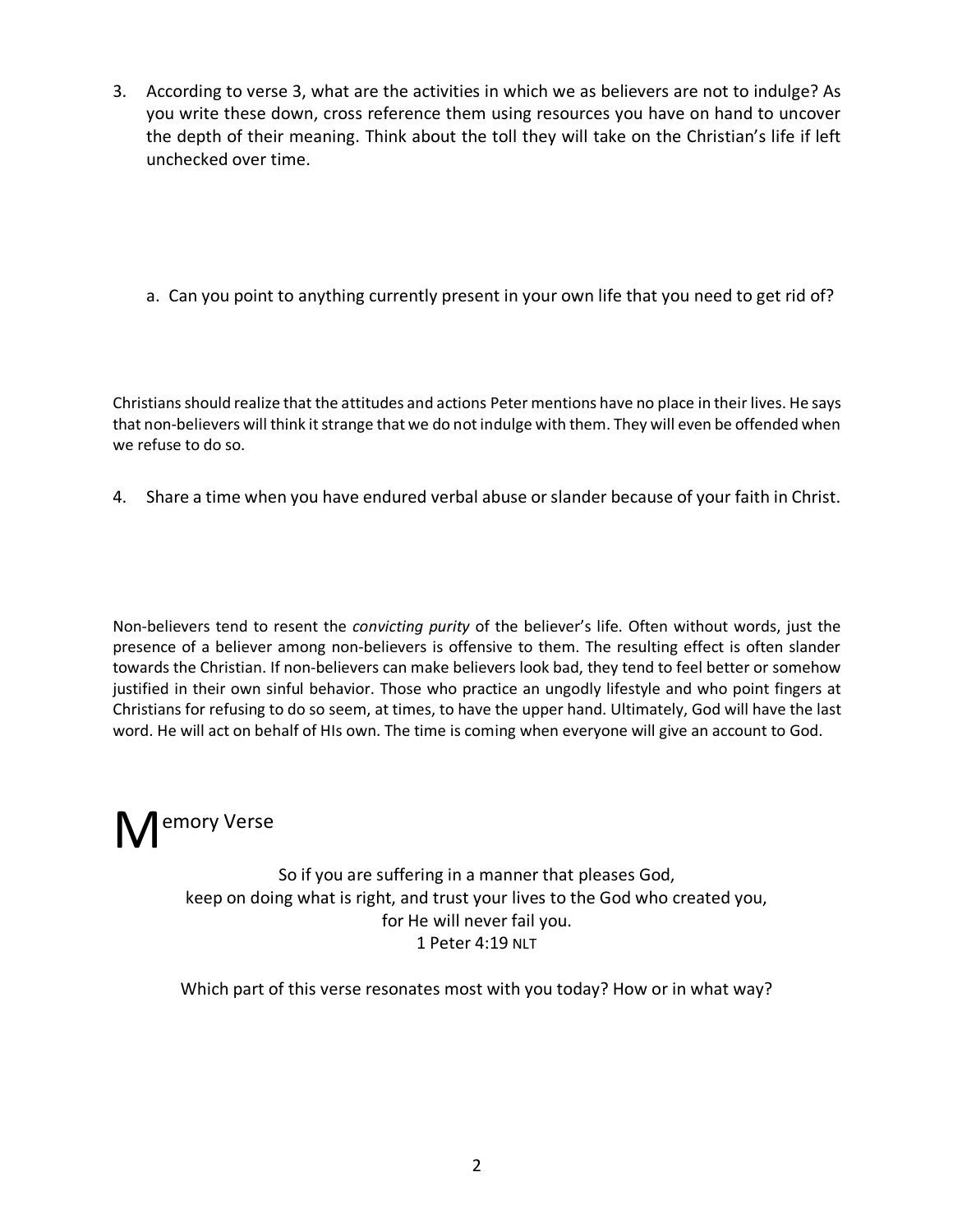**Read 1 Peter 4:7-11 | Serving for God's Glory.** The fact that God is "ready to judge" means that the end of all things is at hand. The early Christians that Peter addressed Fead 1 Peter 4:7-11 | Serving for God's Glory. The fact that God is "ready to judge"<br>
means that the end of all things is at hand. The early Christians that Peter addressed<br>
in this letter were facing great persecution, ne would one day come to an end. DAY

We, too, must realize that Christ could come at any moment! The reality of this truth should challenge us to be watchful and ready at all times.

Peter focuses on four ways we can prepare for Christ's coming. Use these points to determine how ready you are to see Him face to face.

- 1. **Be serious and watchful in your prayers.** The NIV translates *serious* and *watchful* as clearminded and self-controlled.
	- a. How would this be important when engaging in spiritual warfare during prayer?
	- b. What importance did Jesus place on these attitudes, and why? Read Matthew 26:41 for help with your answer.
	- c. Peter knew from experience how weak and vulnerable a believer could become when facing temptation without being grounded in prayer. He had slept in the garden instead of praying with Jesus—and when the trial came, Peter denied his Lord. He didn't want others to repeat his mistake, but to be serious and prayed up!

How are you able to maintain a clear head when you pray? Are you watchful for the Lord's return?

- 2. **Be fervent in your love for one another.** The deepest love one can have is forgiving love. This kind of agape love is the basis for all relationships in the church. It is commanded of us because it is a deliberate decision we make, not a feeling we have. It is literally God's love in action. Its goal is always to seek the good of the other person involved.
	- a. Why does Peter say it's important to love one another in this way?
	- b. What similar statement do you find in Proverbs 10:12?
	- c. Is God asking you to *agape* someone that He has placed in your life? How will you do this?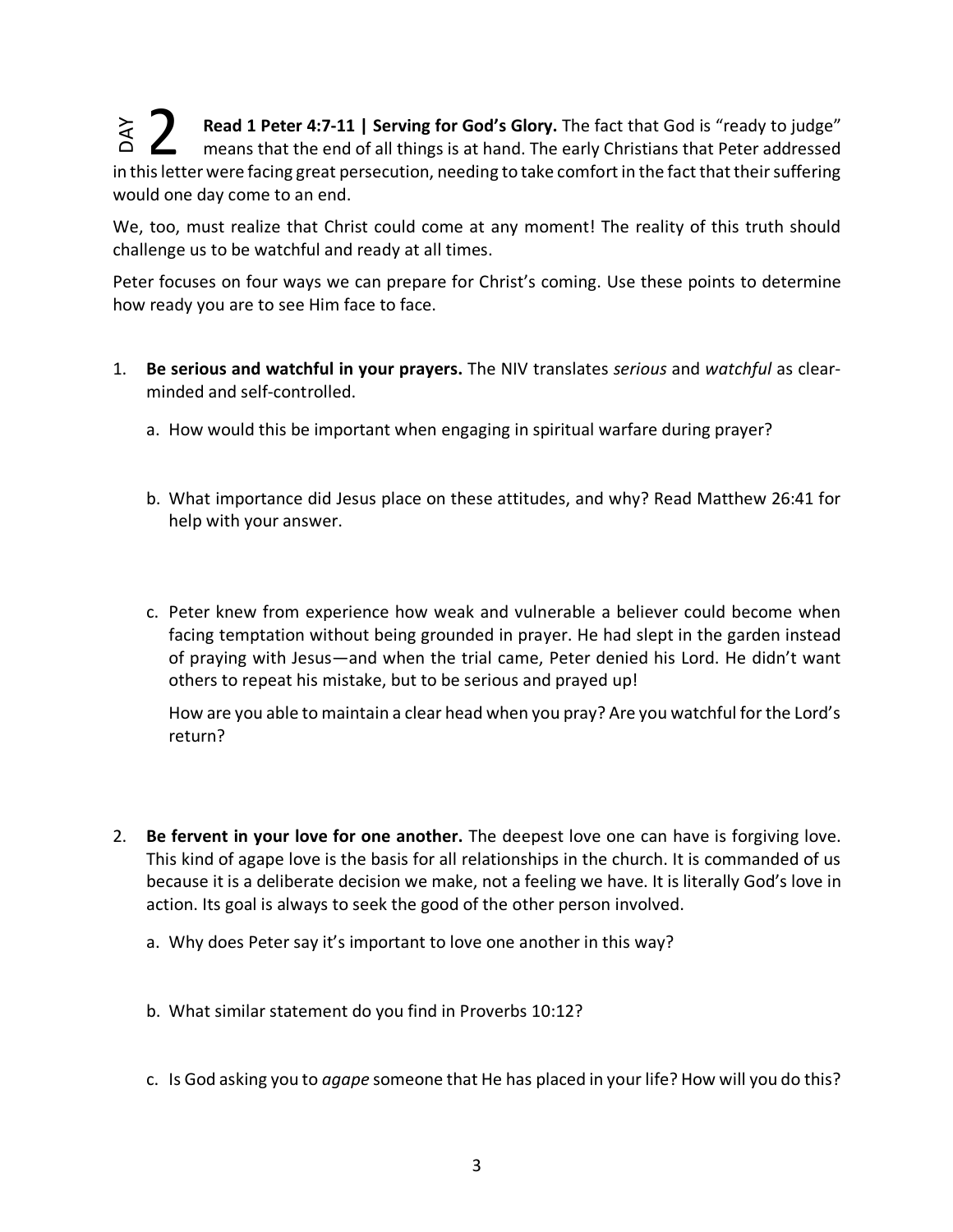- 3. **Be hospitable to one another without grumbling.** Hospitality is a tangible expression of love which Peter commanded the believers to exhibit toward one another. When the banner of love is linked to hospitality, it raises the standard of behavior to a higher level.
	- a. What should the believer keep in mind when extending this courtesy to others? Why would this be important?
	- b. There are times when demonstrating hospitality can seem more of a duty than a joy. At such times, what should you remember? Use Matthew 25:40 and Mark 9:41 for help with your answer.
- 4. **Be a good steward of your gifts.** Since every believer has received a spiritual gift from God to use in service to the body of Christ, we are capable of ministering to others. The word *gift* (charisma) means a *gift of grace*. God has blessed us with this grace, giving us the responsibility of sharing our gift(s) with others. What has been given to each individual is to benefit the body as a whole. Through our sharing, we are administering the manifold (many faceted) grace of God in its various forms.

Verse 11 divides the gifts of grace into two broad categories: *speaking* and *serving*. The speaking gifts include preaching, teaching, evangelism, prophecy, speaking in tongues, encouragement, and leadership. The serving gifts include: assistance or encouragement that benefits or contributes towards the needs of those within the body of Christ; healing, miracles, and showing mercy.

Do you know what your spiritual gifts are? If so, how are you using them to serve the body of Christ?

5. If you don't know what gift is yours, make it a matter of prayer and searching the Scripture to find out. For further study, what do you learn from the following?

Romans 12:6-8

1 Corinthians 12:1-11

Ephesians 4:4-16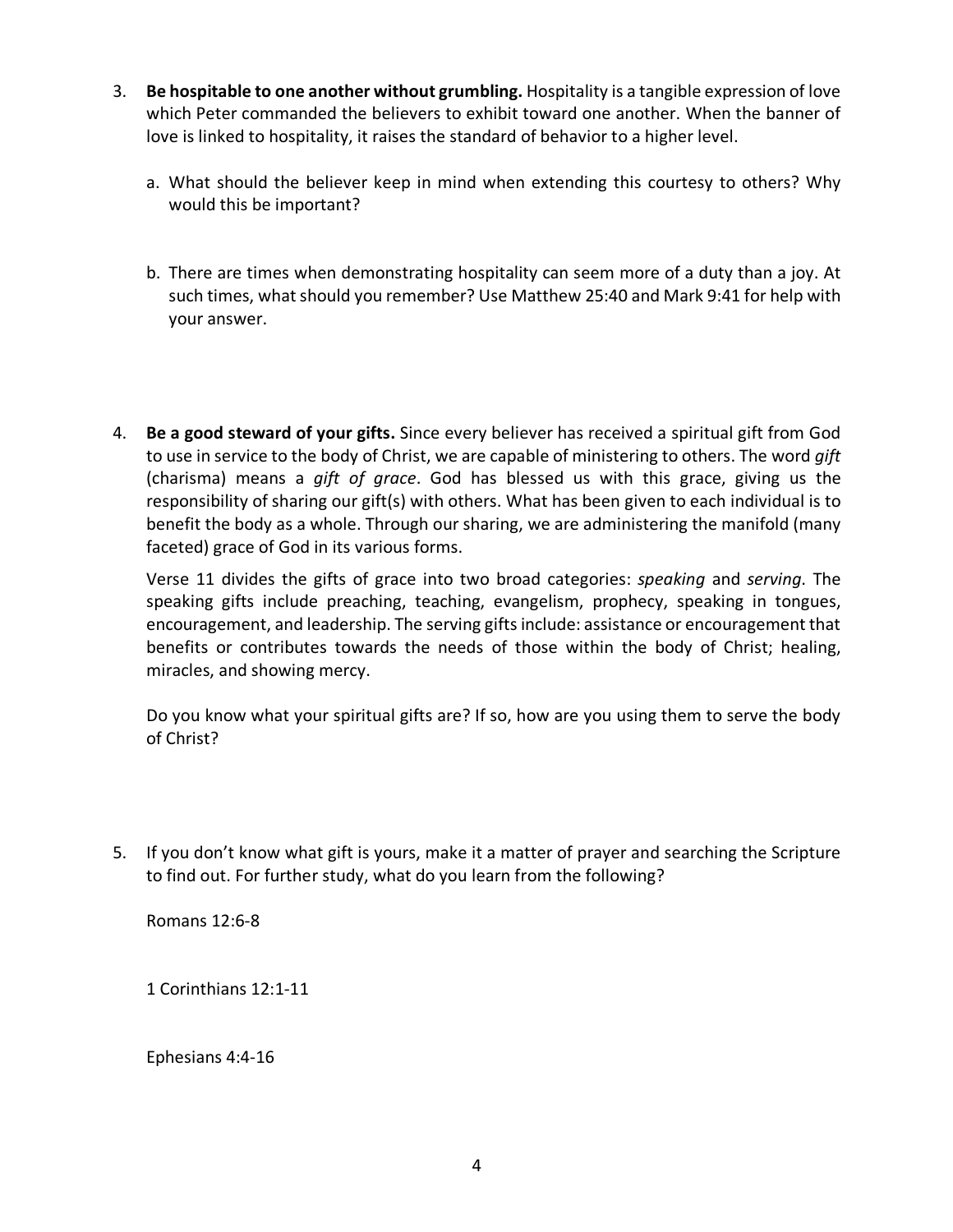**Read 1 Peter 4:12-19 | Suffering for God's glory.** The Bible instructs us in this passage not to be surprised by persecution or suffering, for both are part of God's plan to bring His children to maturity. Jesus Himself warned His followers, "If they persecuted Me, they will persecute you" (John 15:20). So what should a believer do? Trust God to help you through it. The fire of trial will test your endurance and refine your faith. Let the state of the state of the state of the state of the state of the state in one of the state in the state in the state in the state in the state in the state in the state in the state in the state in the state in th 3

- 1. When you do suffer, in what can you rejoice?
- 2. What example of suffering does Peter mention?
- 3. Suffering has meaning because as we are tried, we come into deeper fellowship with Jesus Christ. We can rejoice in the midst of great difficulty, knowing that God is in control of every area of our lives—even the painful ones.
	- a. If you are reproached for your faith, what does Peter say about you?
	- b. What should your response be? What should it *not* be?
	- c. In contrast to verse 16, for what actions should a believer never suffer?

The believer's choices in life should give forth a testimony that identifies them as true followers of Jesus Christ. The reverse of this can also be true. The lack of persecution in a person's life can suggest that their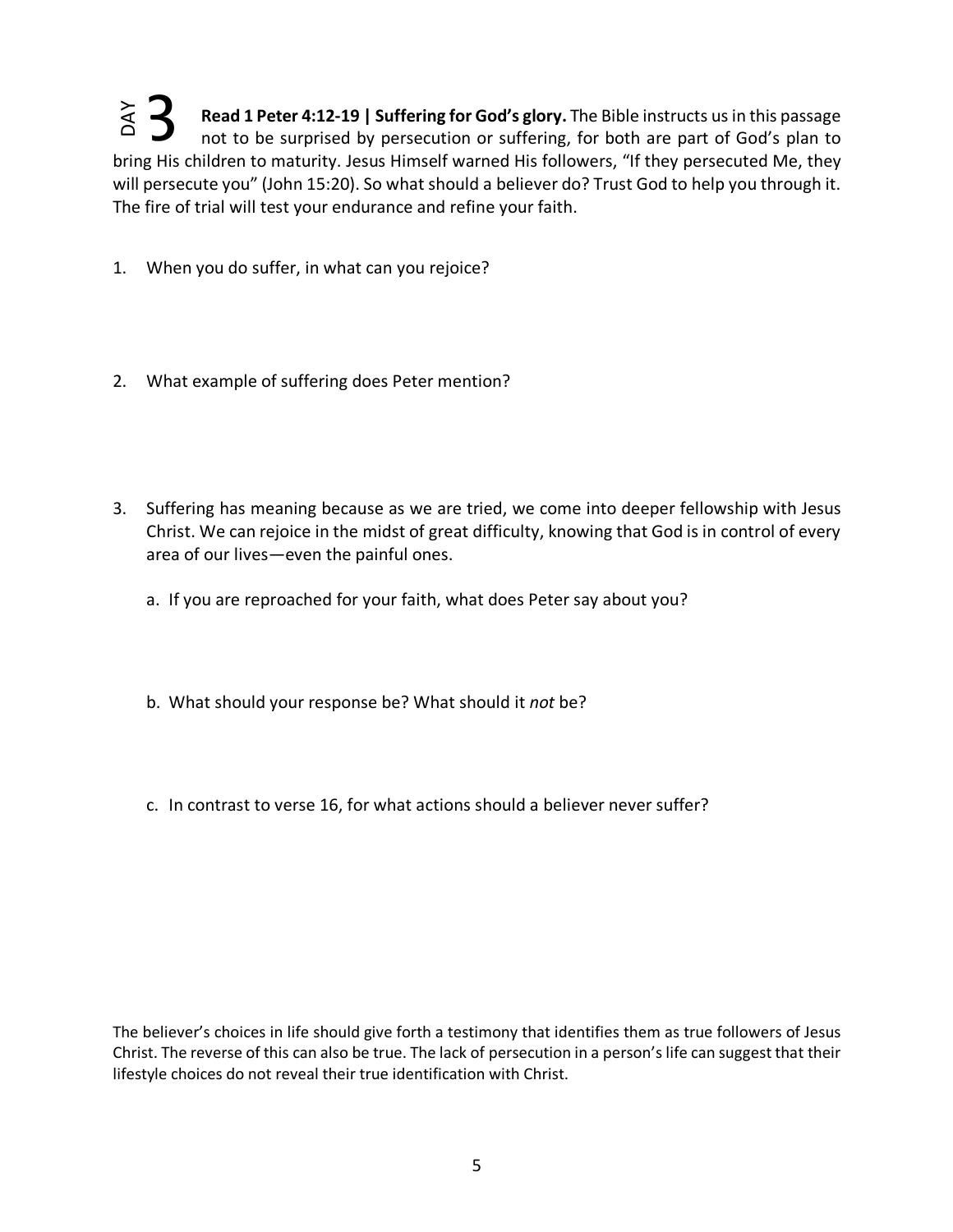- 4. The reference to judgment in verses 17-18 is two-fold: It refers to the trials and sufferings of the believer that have a purifying and refining effect; and it also refers to God judging all individuals according to their deeds. Peter quotes from Proverbs 11:31 to illustrate that, unlike followers of God, non-believers are not part of His refining judgment. The judgment they face is *judicial* and takes the form of punishment. When Christ returns, they will face the fire of His judgment.
	- a. What word of encouragement does Peter extend to believers in verse 19?
	- b. Briefly note a personal testimony of God's faithfulness.

**In Touch with Jesus.** This secion is intended to be a review of what you have learned and what God has spoken to you this week. Go back over your lesson with a marking pen or highlighter and mark those places and points that stand out to you. Use the margins to make personal notations. Be sure to indicate which points or questions you'd like to share with your discussion group. 1. **Lind Touch with Jesus.** This section is intended to be a review of what you and what God has spoken to you this week. Go back over your lesson pen or highlighter and mark those places and points that stand out to you.  $\frac{2}{3}$   $\Delta$ 

- 1. **Listen** | In what way did the Lord meet you in His Word this week? Be specific.
- 2. **Learn** | How can you apply this understanding to your daily Christian walk?
-